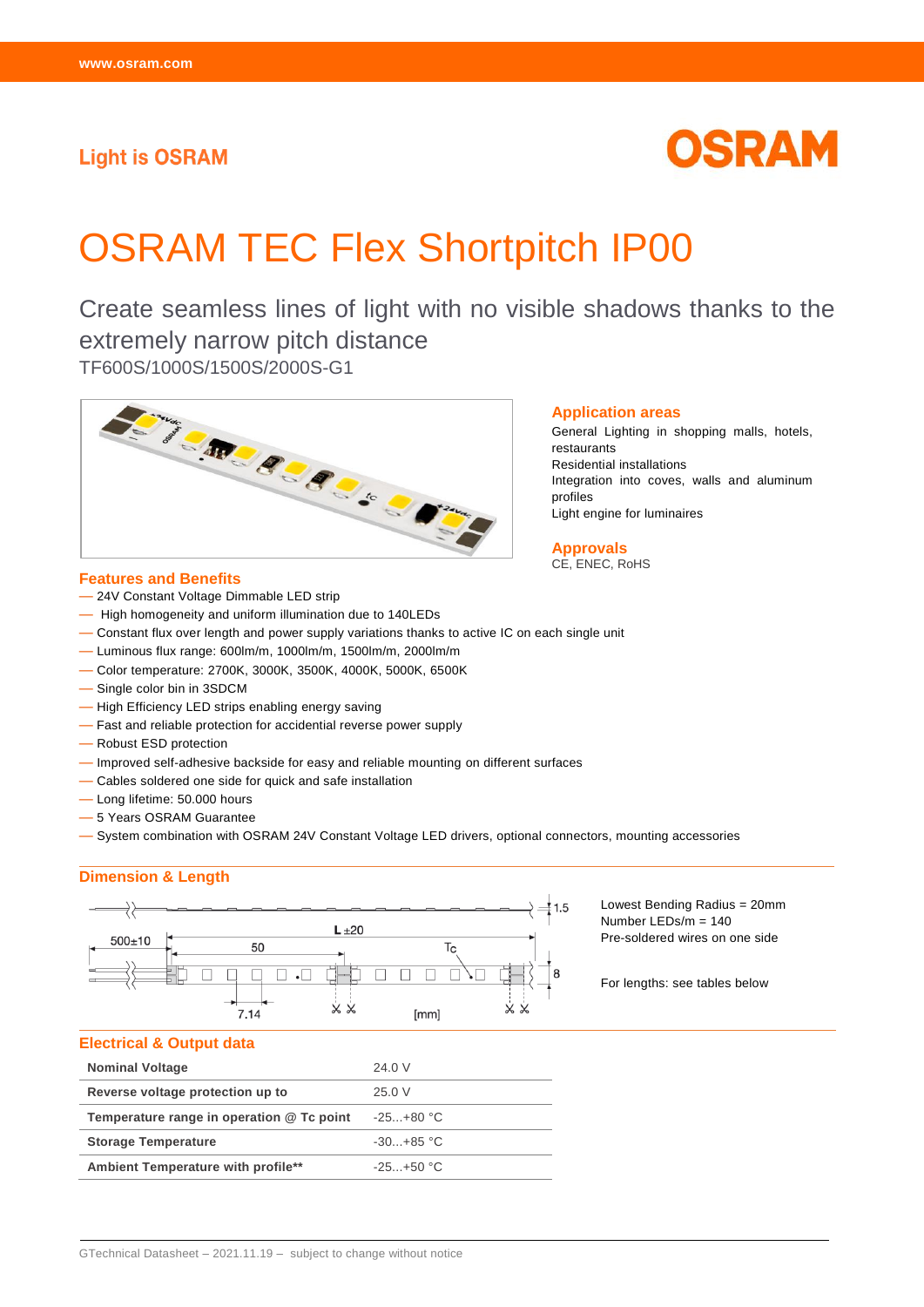# **Technical data**

# **GENERAL**

| <b>Dimmable</b>                  | Pulse width modulation (PWM)                                    |
|----------------------------------|-----------------------------------------------------------------|
| Dimming range                    | $1100\%$                                                        |
| Lifetime                         | 50.000 hrs (L70B50 & L80B10, Tp rated)                          |
| Adhesive tape on backside        | 3M                                                              |
| <b>Complementary systems</b>     | Connectors, Profiles and covers, OPTOTRONIC drivers and dimmers |
| Minimum bending radius           | 2 cm                                                            |
| <b>Protection type</b>           | IP <sub>00</sub>                                                |
| Classification acc. to IEC 62031 | Built-in                                                        |
|                                  |                                                                 |

### **REFERENCE DATA**

| <b>TF Shortpitch</b> |           | <b>Nominal CCT*</b> | <b>CRI</b> | Im/m | W/m  | Luminous<br>Efficacy Im/W | LEDs/m | Performance<br>Temp. Tp °C | Length<br>m |
|----------------------|-----------|---------------------|------------|------|------|---------------------------|--------|----------------------------|-------------|
| TF600S-G1-827        | $\bullet$ | 2700 K              | >80        | 620  | 5.5  | 113                       | 140    | 35                         | 5           |
| TF600S-G1-830        | $\bullet$ | 3000 K              | >80        | 660  | 5.5  | 120                       | 140    | 35                         | 5           |
| TF600S-G1-835        | $\bullet$ | 3500 K              | >80        | 600  | 5.5  | 109.1                     | 140    | 35                         | 5           |
| TF600S-G1-840        | ⊖         | 4000 K              | >80        | 670  | 5.5  | 122                       | 140    | 35                         | 5           |
| TF600S-G1-850        | $\bullet$ | 5000 K              | >80        | 690  | 5.5  | 125                       | 140    | 35                         | 5           |
| TF600S-G1-865        | $\bullet$ | 6500K               | >80        | 680  | 5.5  | 124                       | 140    | 35                         | 5           |
| TF1000S-G1-827       |           | 2700 K              | >80        | 1070 | 9    | 119                       | 140    | 40                         | 5           |
| TF1000S-G1-830       | $\bullet$ | 3000 K              | >80        | 1130 | 9    | 126                       | 140    | 40                         | 5           |
| TF1000S-G1-835       | $\bullet$ | 3500 K              | >80        | 1000 | 9    | 111.1                     | 140    | 40                         | 5           |
| TF1000S-G1-840       | 0         | 4000 K              | >80        | 1140 | 9    | 127                       | 140    | 40                         | 5           |
| TF1000S-G1-850       | $\bullet$ | 5000 K              | >80        | 1170 | 9    | 130                       | 140    | 40                         | 5           |
| TF1000S-G1-865       | $\bullet$ | 6500K               | >80        | 1150 | 9    | 128                       | 140    | 40                         | 5           |
| TF1500S-G1-827       |           | 2700 K              | >80        | 1560 | 13.2 | 118                       | 140    | 45                         | 5           |
| TF1500S-G1-830       | $\bullet$ | 3000 K              | >80        | 1660 | 13.2 | 126                       | 140    | 45                         | 5           |
| TF1500S-G1-835       | $\bullet$ | 3500 K              | >80        | 1500 | 13.2 | 113.6                     | 140    | 45                         | 5           |
| TF1500S-G1-840       | ○         | 4000 K              | >80        | 1670 | 13.2 | 127                       | 140    | 45                         | 5           |
| TF1500S-G1-850       | $\bullet$ | 5000 K              | >80        | 1730 | 13.2 | 131                       | 140    | 45                         | 5           |
| TF1500S-G1-865       | $\bullet$ | 6500K               | >80        | 1700 | 13.2 | 129                       | 140    | 45                         | 5           |
| TF2000S-G1-827       |           | 2700 K              | >80        | 1820 | 15.5 | 117                       | 140    | 50                         | 5           |
| TF2000S-G1-830       | $\bullet$ | 3000 K              | >80        | 1940 | 15.5 | 125                       | 140    | 50                         | 5           |
| TF2000S-G1-835       | $\bullet$ | 3500 K              | >80        | 2000 | 15.5 | 129                       | 140    | 50                         | 5           |
| TF2000S-G1-840       | 0         | 4000 K              | >80        | 1950 | 15.5 | 126                       | 140    | 50                         | 5           |
| TF2000S-G1-850       | $\bullet$ | 5000 K              | >80        | 2010 | 15.5 | 130                       | 140    | 50                         | 5           |
| TF2000S-G1-865       | œ         | 6500 K              | >80        | 2000 | 15.5 | 129                       | 140    | 50                         | 5           |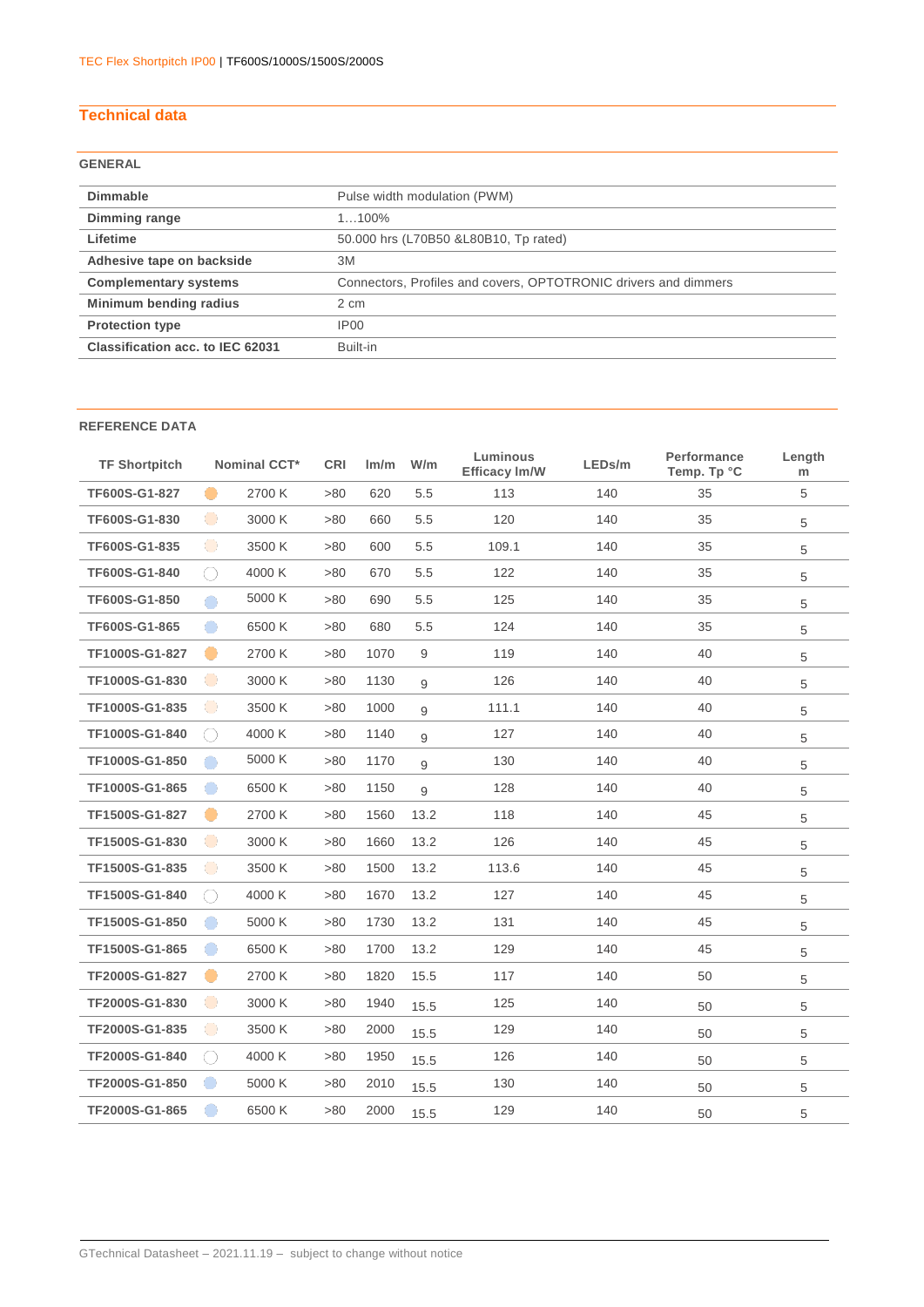| <b>TF Shortpitch</b> |                                             | <b>Nominal CCT*</b> | <b>CRI</b> | Im/m | W/m  | Luminous<br><b>Efficacy Im/W</b> | LEDs/m | Performance<br>Temp. Tp °C | Length<br>m |
|----------------------|---------------------------------------------|---------------------|------------|------|------|----------------------------------|--------|----------------------------|-------------|
| TF600S-G1-927        |                                             | 2700 K              | >90        | 580  | 5.9  | 98.3                             | 140    | 38                         | 5           |
| TF600S-G1-930        | $\bullet$                                   | 3000 K              | >90        | 620  | 5.9  | 105.1                            | 140    | 38                         | 5           |
| TF600S-G1-935        | $\bullet$                                   | 3500 K              | >90        | 620  | 5.9  | 105.1                            | 140    | 38                         | 5           |
| TF600S-G1-940        | $\left(\begin{array}{c} \end{array}\right)$ | 4000 K              | >90        | 625  | 5.9  | 105.9                            | 140    | 38                         | 5           |
| TF1000S-G1-927       | -                                           | 2700 K              | >90        | 1015 | 9.9  | 102.5                            | 140    | 47                         | 5           |
| TF1000S-G1-930       | $\bullet$                                   | 3000 K              | >90        | 1085 | 9.9  | 109.6                            | 140    | 47                         | 5           |
| TF1000S-G1-935       | $\bullet$                                   | 3500 K              | >90        | 1090 | 9.9  | 110.1                            | 140    | 47                         | 5           |
| TF1000S-G1-940       | $(\ )$                                      | 4000 K              | >90        | 1095 | 9.9  | 110.6                            | 140    | 47                         | 5           |
| TF1500S-G1-927       |                                             | 2700 K              | >90        | 1460 | 14.4 | 101.4                            | 140    | 55                         | 5           |
| TF1500S-G1-930       | $\bullet$                                   | 3000 K              | >90        | 1570 | 14.4 | 109.0                            | 140    | 55                         | 5           |
| TF1500S-G1-935       | $\bullet$                                   | 3500 K              | >90        | 1590 | 14.4 | 110.4                            | 140    | 55                         | 5           |
| TF1500S-G1-940       | ( )                                         | 4000 K              | >90        | 1600 | 14.4 | 111.1                            | 140    | 55                         | 5           |
| TF2000S-G1-927       |                                             | 2700 K              | >90        | 1840 | 17.3 | 106.4                            | 140    | 58                         | 4           |
| TF2000S-G1-930       | $\bullet$                                   | 3000 K              | >90        | 1875 | 17.3 | 108.4                            | 140    | 58                         | 4           |
| TF2000S-G1-935       | $\bullet$                                   | 3500 K              | >90        | 1885 | 17.3 | 109.0                            | 140    | 58                         | 4           |
| TF2000S-G1-940       |                                             | 4000 K              | >90        | 1900 | 17.3 | 109.8                            | 140    | 58                         | 4           |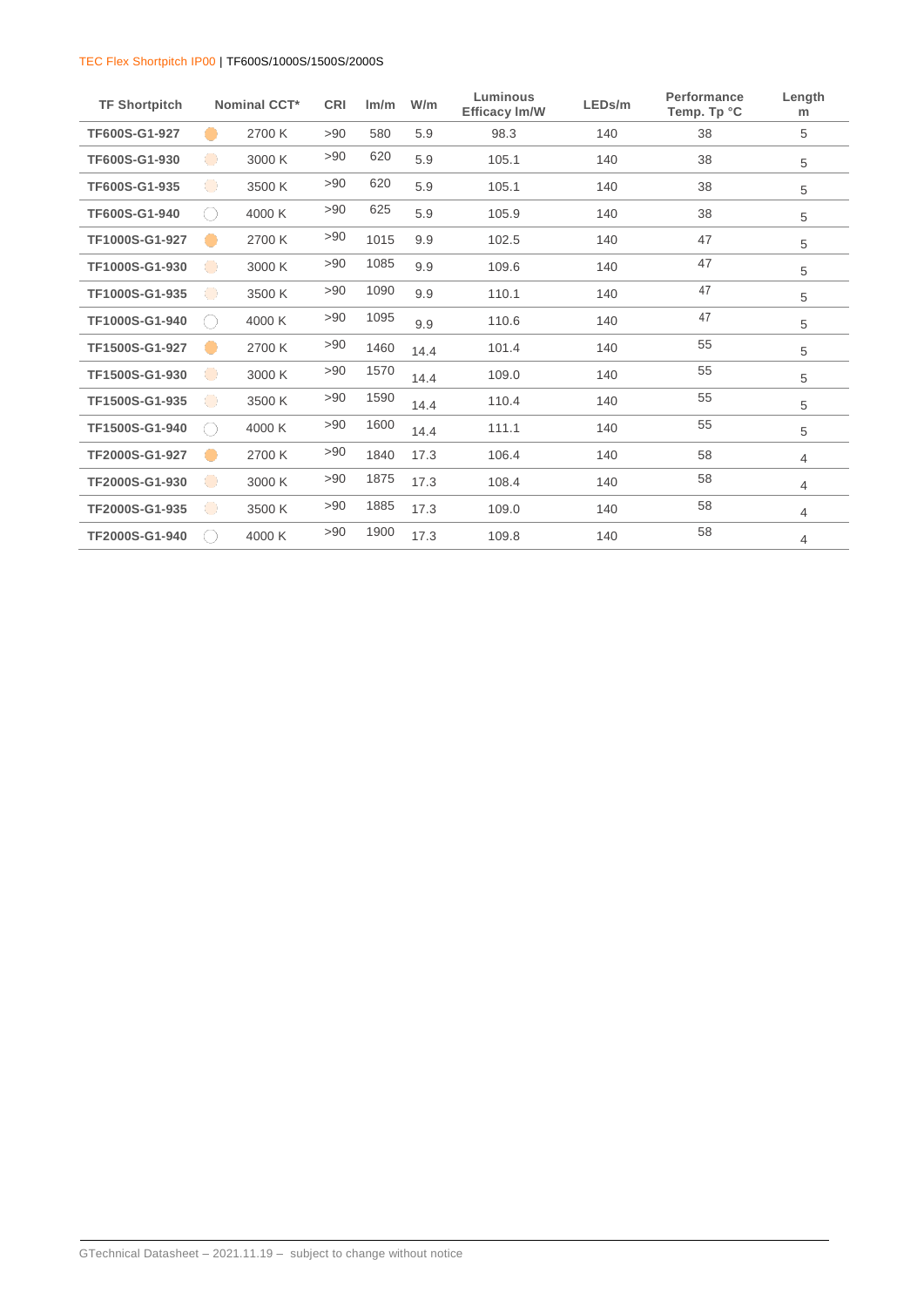## **Photometric Characteristics**

# **TFx00S-G1-827**



**TFx00S-G1-830**



**TFx00S-G1-835**



GTechnical Datasheet – 2021.11.19 – subject to change without notice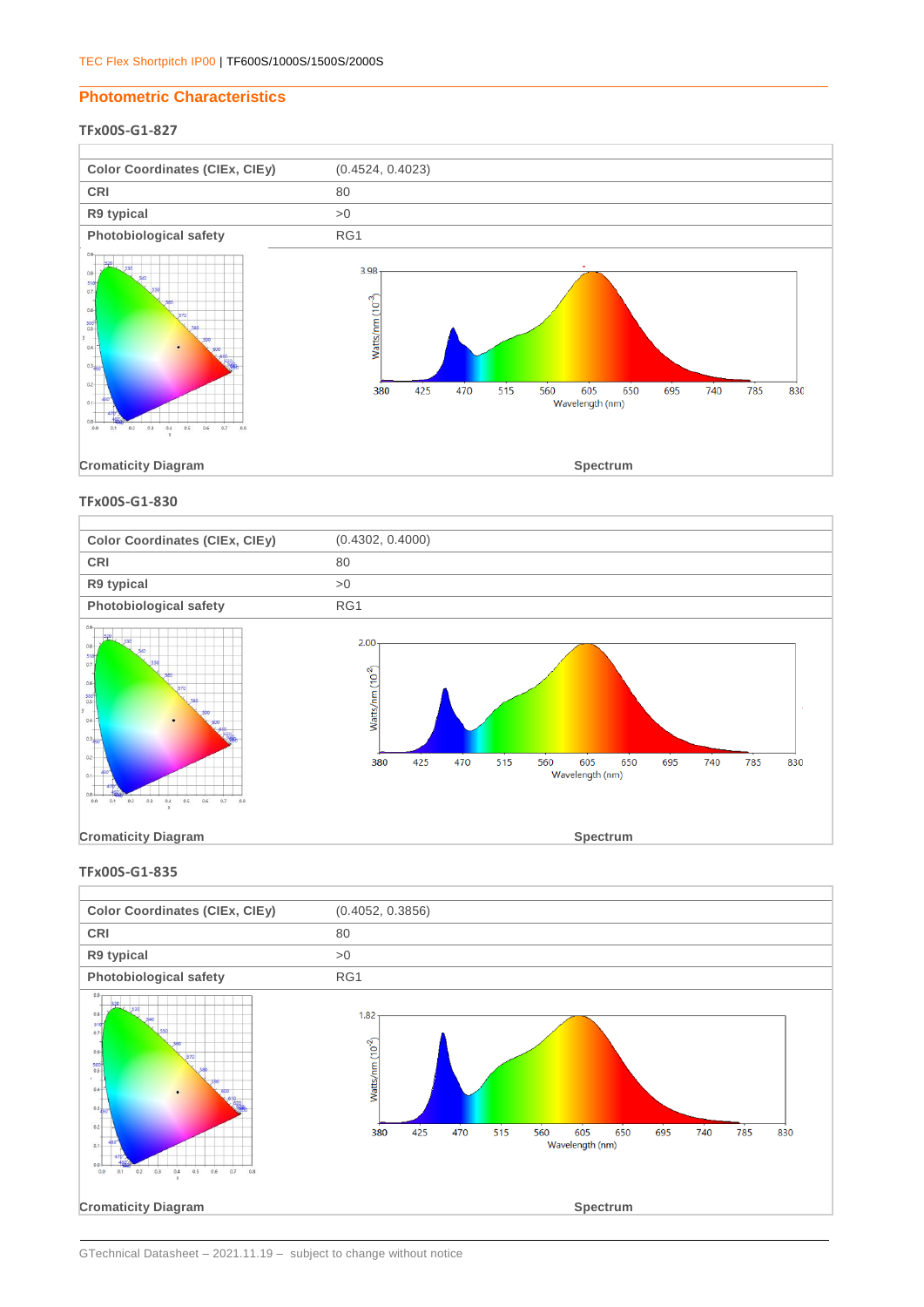#### **TFx00S-G1-840**



#### **TFx00S-G1-850**



#### **TFx00S-G1-865**

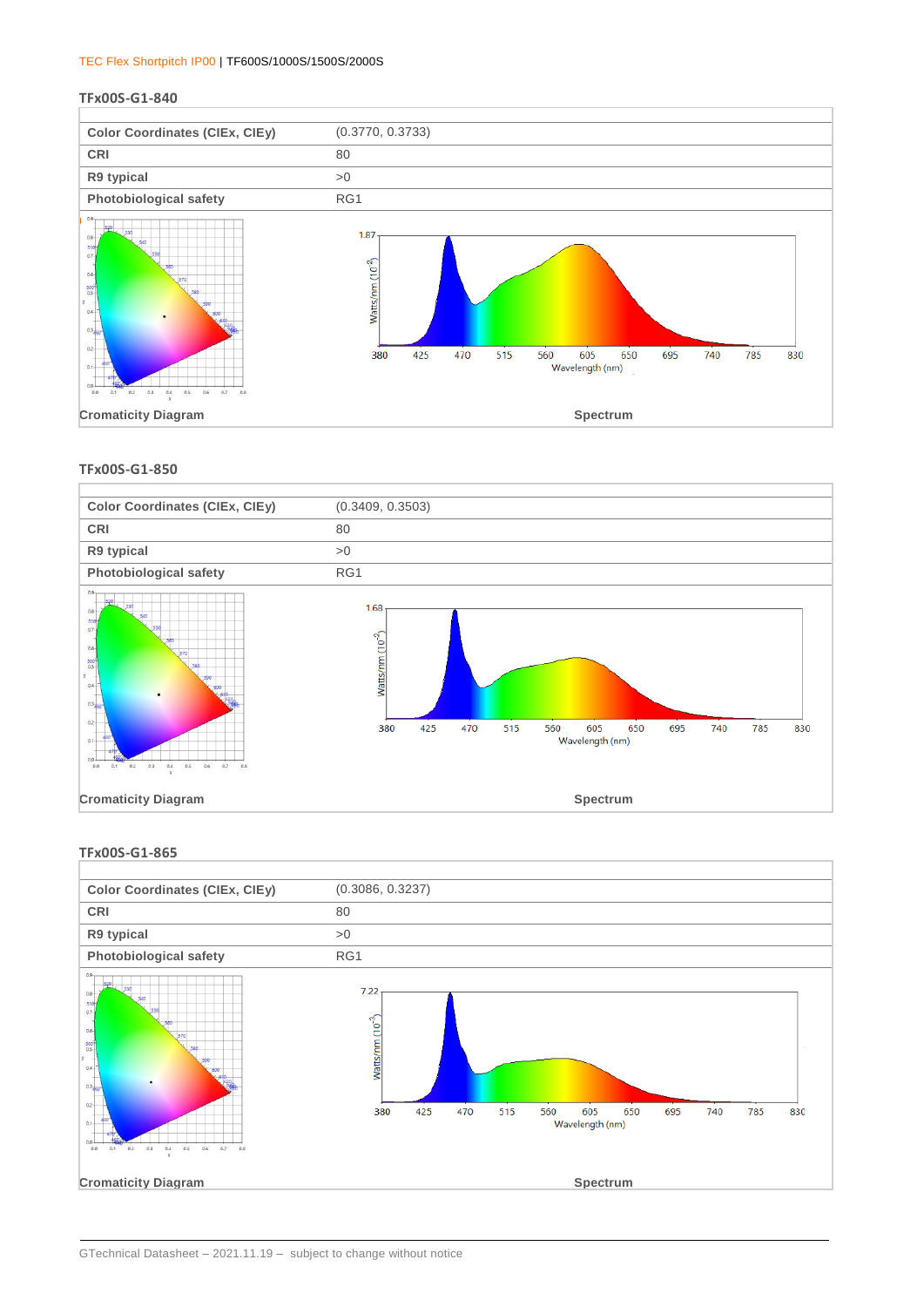#### **TFx00S-G1-927**



### **TFx00S-G1-930**



#### **TFx00S-G1-935**

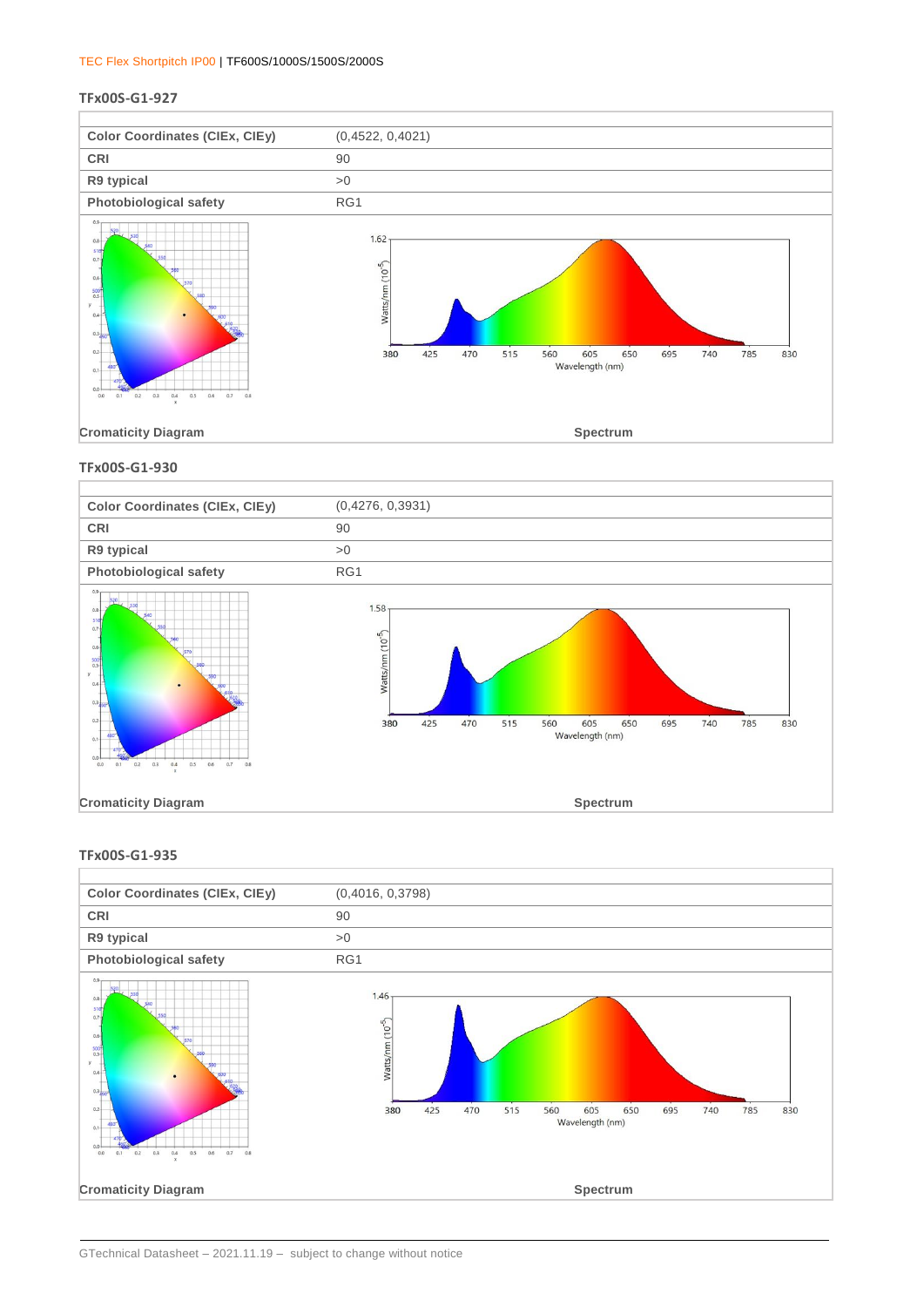#### **TFx00S-G1-940**



# **Light Distribution**



# **Luminous Flux vs Tp temperature**



Note: Light flux varies with the temperature measured @Tc point; nominal values is given @Tc = Tp. Flux increases when Tc decreases. Valid both for CRI80 and CRI90.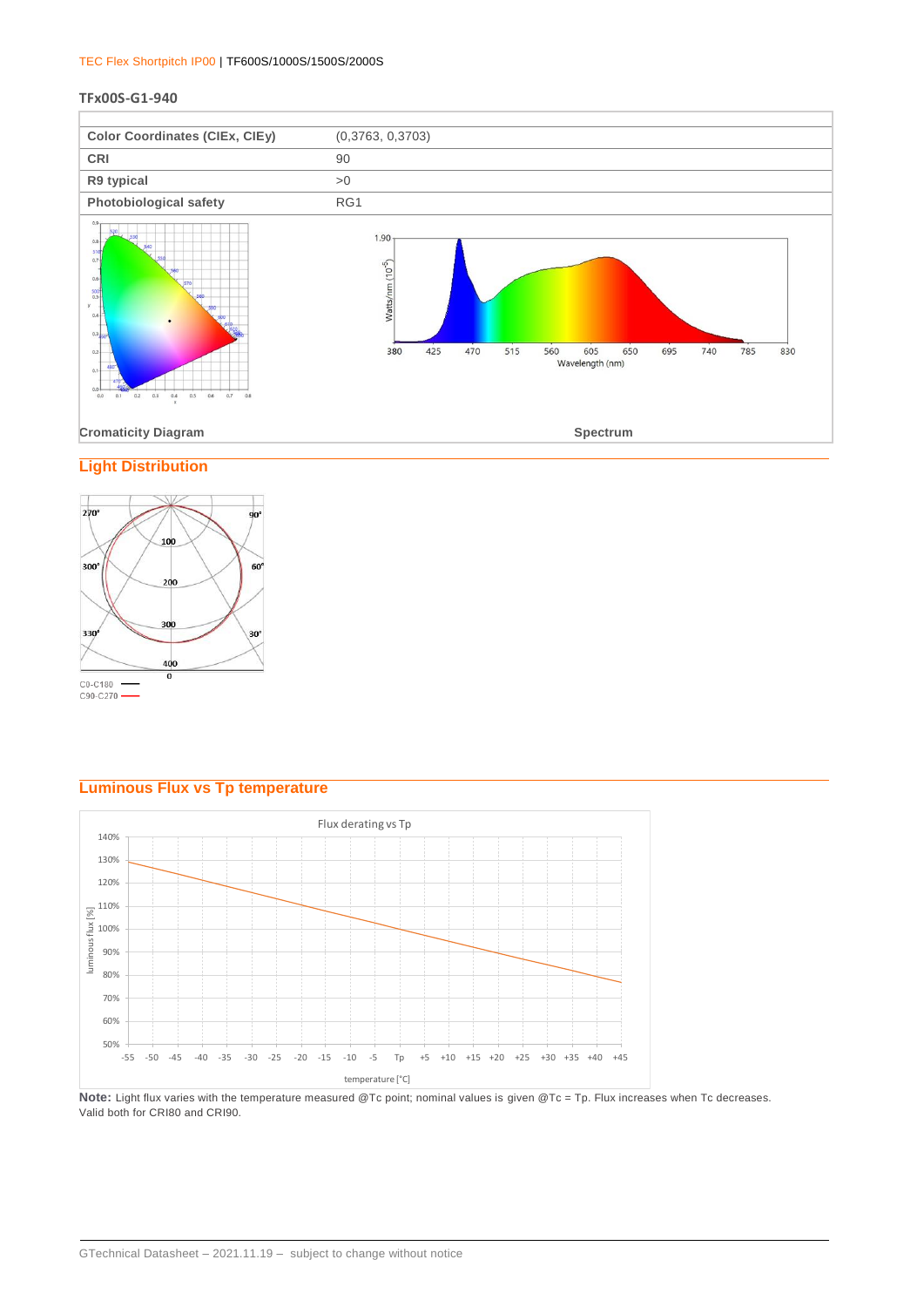# **Lumen maintenance for TEC Flex Shortpitch**

| <b>Supply Voltage</b> | <b>Tp Temperature</b> | L80B10  | L80B50  | L70B10  | <b>L70B50</b> |
|-----------------------|-----------------------|---------|---------|---------|---------------|
| <b>24V</b>            | $45^{\circ}$ C        | >50.000 | >50.000 | >50.000 | >50.000       |
| <b>24V</b>            | $55^{\circ}$ C        | >50.000 | >50.000 | >50.000 | >50.000       |
| <b>24V</b>            | $65^{\circ}$ C        | >50.000 | >50.000 | >50.000 | >50.000       |
| <b>24V</b>            | 70°C                  | >50.000 | >50.000 | >50.000 | >50.000       |

# **Ordering Data**

| <b>Product description</b> | <b>Product code</b><br>(EAN10) | <b>Dimensions</b><br>(length x width x height) | Package content<br>(EAN40) |
|----------------------------|--------------------------------|------------------------------------------------|----------------------------|
| TF600S-G1-827              | 4062172133821                  | 225X 240X 120mm                                | 10x Led strip              |
| TF600S-G1-830              | 4062172133883                  | 225X 240X 120mm                                | 10x Led strip              |
| TF600S-G1-835              | 4062172250627                  | 225X 240X 120mm                                | 10x Led strip              |
| TF600S-G1-840              | 4062172133906                  | 225X 240X 120mm                                | 10x Led strip              |
| TF600S-G1-850              | 4062172133920                  | 225X 240X 120mm                                | 10x Led strip              |
| TF600S-G1-865              | 4062172133944                  | 225X 240X 120mm                                | 10x Led strip              |
| TF1000S-G1-827             | 4062172133968                  | 225X 240X 120mm                                | 10x Led strip              |
| TF1000S-G1-830             | 4062172133982                  | 225X 240X 120mm                                | 10x Led strip              |
| TF1000S-G1-835             | 4062172250641                  | 225X 240X 120mm                                | 10x Led strip              |
| TF1000S-G1-840             | 4062172134002                  | 225X 240X 120mm                                | 10x Led strip              |
| TF1000S-G1-850             | 4062172134026                  | 225X 240X 120mm                                | 10x Led strip              |
| TF1000S-G1-865             | 4062172134040                  | 225X 240X 120mm                                | 10x Led strip              |
| TF1500S-G1-827             | 4062172134064                  | 225X 240X 120mm                                | 10x Led strip              |
| TF1500S-G1-830             | 4062172134088                  | 225X 240X 120mm                                | 10x Led strip              |
| TF1500S-G1-835             | 4062172250665                  | 225X 240X 120mm                                | 10x Led strip              |
| TF1500S-G1-840             | 4062172134101                  | 225X 240X 120mm                                | 10x Led strip              |
| TF1500S-G1-850             | 4062172134125                  | 225X 240X 120mm                                | 10x Led strip              |
| TF1500S-G1-865             | 4062172134149                  | 225X 240X 120mm                                | 10x Led strip              |
| TF2000S-G1-827             | 4062172134163                  | 225X 240X 120mm                                | 10x Led strip              |
| TF2000S-G1-830             | 4062172134187                  | 225X 240X 120mm                                | 10x Led strip              |
| TF2000S-G1-835             | 4062172250689                  | 225X 240X 120mm                                | 10x Led strip              |
| TF2000S-G1-840             | 4062172134200                  | 225X 240X 120mm                                | 10x Led strip              |
| TF2000S-G1-850             | 4062172134224                  | 225X 240X 120mm                                | 10x Led strip              |
| TF2000S-G1-865             | 4062172134248                  | 225X 240X 120mm                                | 10x Led strip              |

| <b>Product description</b> | Product code<br>(EAN10) | <b>Dimensions</b><br>(length x width x height) | Package content<br>(EAN40) |
|----------------------------|-------------------------|------------------------------------------------|----------------------------|
| TF600S-G1-927              | 4062172250306           | 225X 240X 120mm                                | 10x Led strip              |
| TF600S-G1-930              | 4062172250320           | 225X 240X 120mm                                | 10x Led strip              |
| <b>TF600S-G1-935</b>       | 4062172250344           | 225X 240X 120mm                                | 10x Led strip              |
| TF600S-G1-940              | 4062172250368           | 225X 240X 120mm                                | 10x Led strip              |
| TF1000S-G1-927             | 4062172250382           | 225X 240X 120mm                                | 10x Led strip              |
| TF1000S-G1-930             | 4062172250405           | 225X 240X 120mm                                | 10x Led strip              |
| TF1000S-G1-935             | 4062172250429           | 225X 240X 120mm                                | 10x Led strip              |
| TF1000S-G1-940             | 4062172250443           | 225X 240X 120mm                                | 10x Led strip              |
| TF1500S-G1-927             | 4062172250504           | 225X 240X 120mm                                | 10x Led strip              |

GTechnical Datasheet – 2021.11.19 – subject to change without notice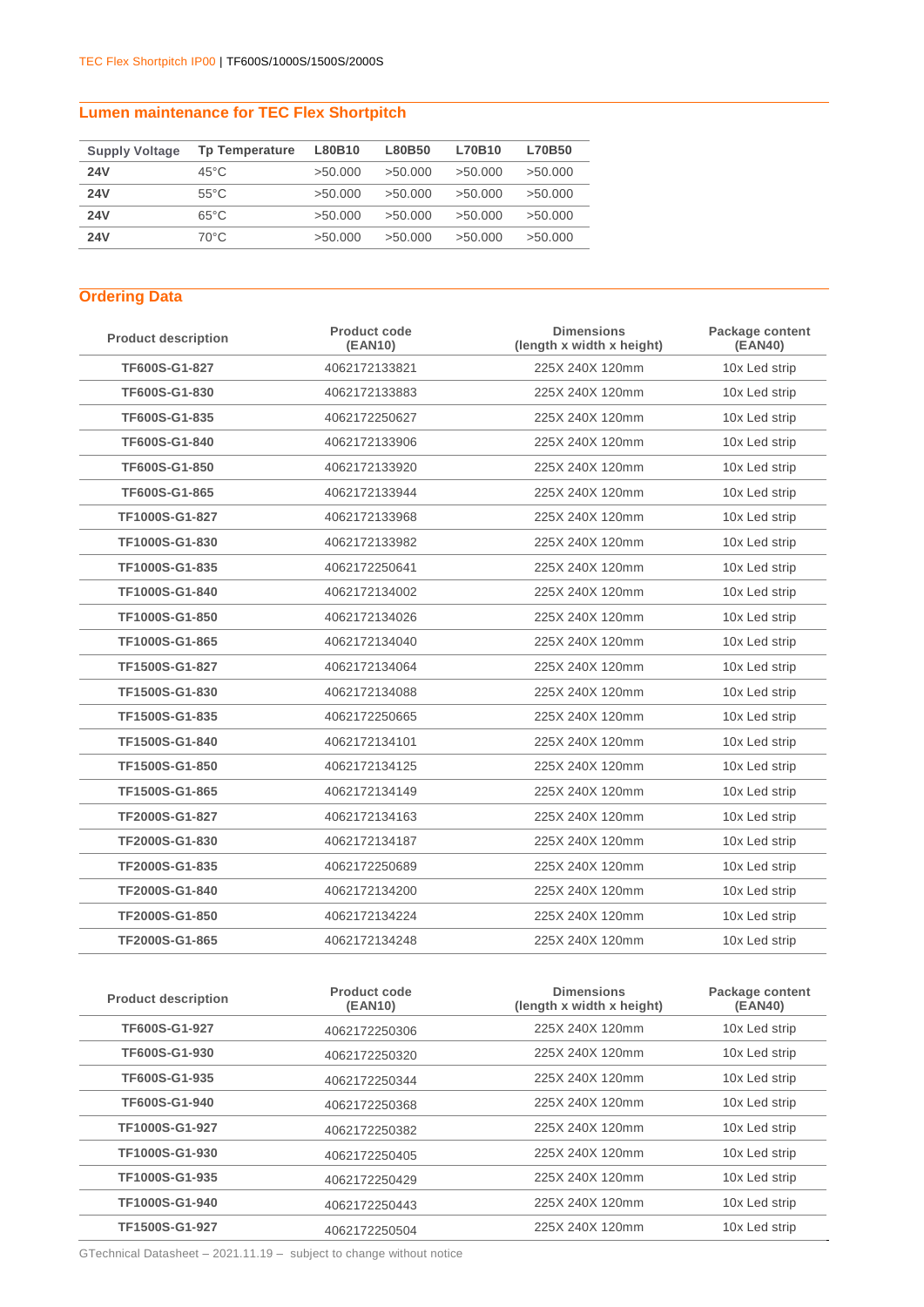| TF1500S-G1-930 | 4062172250528 | 225X 240X 120mm | 10x Led strip |
|----------------|---------------|-----------------|---------------|
| TF1500S-G1-935 | 4062172250542 | 225X 240X 120mm | 10x Led strip |
| TF1500S-G1-940 | 4062172250566 | 225X 240X 120mm | 10x Led strip |
| TF2000S-G1-927 | 4062172268608 | 225X 240X 120mm | 10x Led strip |
| TF2000S-G1-930 | 4062172268622 | 225X 240X 120mm | 10x Led strip |
| TF2000S-G1-935 | 4062172268646 | 225X 240X 120mm | 10x Led strip |
| TF2000S-G1-940 | 4062172268660 | 225X 240X 120mm | 10x Led strip |
|                |               |                 |               |

# **Optional Accessories**

| <b>Product Type</b> |                                       | <b>Product description</b>   | <b>Product code</b><br>(EAN10) | <b>EAN10</b><br><b>Package content</b> | <b>MOQ</b> |
|---------------------|---------------------------------------|------------------------------|--------------------------------|----------------------------------------|------------|
|                     | <b>2pin Connector</b><br>500mm cable  | CONN-FLEX-2P-050 KIT 10PCS   | 4062172179591                  | 10x Connectors                         | 10         |
|                     | <b>2pin Connector</b><br>2000mm cable | CONN-FLEX-2P-200 KIT 10PCS   | 4062172179614                  | 10x Connectors                         | 10         |
| $41_{14}$           | Jumper                                | FX-SC08-G2-CT4PJ             | 4052899464858                  | 25x Jumpers                            | 25         |
|                     | <b>Bridge</b><br>30 mm cable          | CORNER-FLEX-4P-003 KIT 10PCS | 4062172179638                  | 10x Bridges                            | 10         |
| <u> Sina</u>        | <b>Bridge</b><br>150 mm cable         | CORNER-FLEX-4P-015 KIT 10PCS | 4062172179676                  | 10x Bridges                            | 10         |

**Note:** All TEC Flex LED strips are fully compatible with OSRAM OT and OTi LED drivers and dimmers.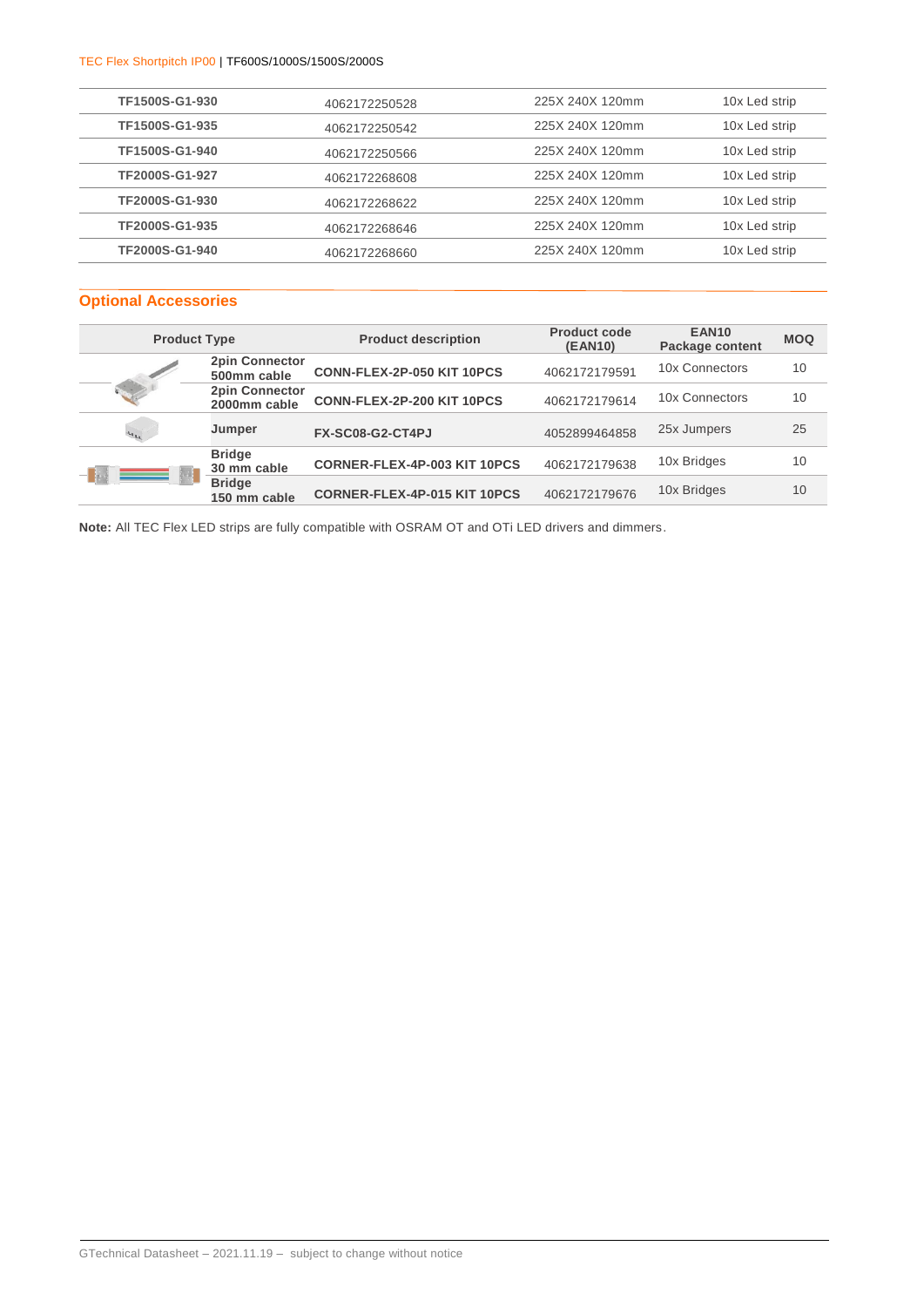# **Profile System Comb**

CRI80 - Maximum recommended ambient temperature in case of surface mounting.

|                               |                   | uana<br><b>TFxx00S-G1-8xx</b><br><b>Surface mounting</b> |                              | <b>TF600S</b> | <b>TF1000S</b> | <b>TF1500S</b>         | <b>TF2000S</b> |
|-------------------------------|-------------------|----------------------------------------------------------|------------------------------|---------------|----------------|------------------------|----------------|
|                               | <b>Type</b>       | <b>Product Description</b>                               | <b>Product code</b><br>(EAN) |               |                | Ambient Temperature °C |                |
|                               | Slim Profile      | <b>LTS-2000</b>                                          | 4062172207300                | 50            | 50             | 50                     | 50             |
|                               | Slim Track        | <b>FX-QMS-G1-TU15H6-300</b>                              | 4052899448865                | 50            | 50             | 50                     | 50             |
|                               | Slim Track        | FX-QMS-G1-TU15H6W3-300                                   | 4052899448889                | 50            | 50             | 50                     | 50             |
|                               | Slim Track        | FX-QMS-G1-TU16H12-300                                    | 4052899448964                | 50            | 50             | 50                     | 50             |
|                               | Slim Track        | FX-QMS-G1-TU16H12W3-300                                  | 4052899448988                | 50            | 50             | 50                     | 50             |
|                               | Slim Track        | FX-QMS-G1-TR19H16-300                                    | 4052899449008                | 50            | 50             | 50                     | 50             |
| ľ<br>ť                        | Slim Track        | FX-QMS-G1-TU16H12LS-300                                  | 4052899449046                | 50            | 50             | 50                     | 50             |
| t<br>Sant                     | Slim Track        | FX-QMS-G1-T45D19H19-300                                  | 4052899448667                | 50            | 50             | 50                     | 50             |
| <b>SARA</b>                   | <b>Wide Track</b> | FX-QMW-G1-TK30D46H27-300                                 | 4052899448827                | 50            | 50             | 50                     | 50             |
| ينے کے <sub>خا</sub> ر<br>مار | <b>Wide Track</b> | FX-QMW-G1-TU26H10-300                                    | 4062172114165                | 50            | 50             | 50                     | 50             |
| 252525                        | <b>Wide Track</b> | FX-QMW-G1-TU26H25W10-300                                 | 4052899448773                | 50            | 50             | 50                     | 50             |
| $-92.52.5$                    | <b>Wide Track</b> | FX-QMW-G1-TU26H25W2-300                                  | 4052899448841                | 50            | 50             | 50                     | 50             |
| <u>gensense</u>               | <b>Wide Track</b> | FX-QMW-G1-TU26H25-300                                    | 4052899448803                | 50            | 50             | 50                     | 50             |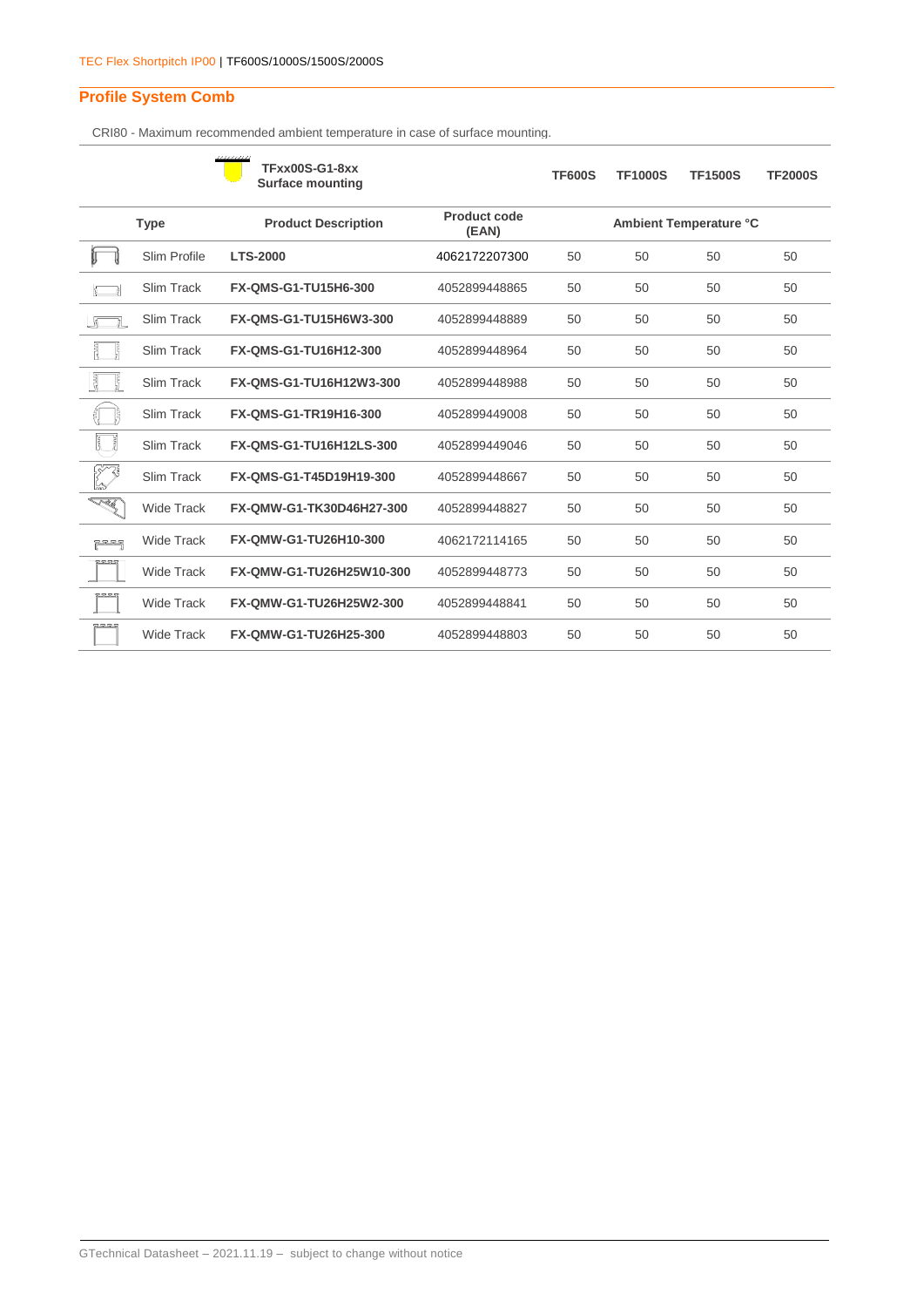CRI80 - Maximum recommended ambient temperature in case of recessed mounting.

|             |                   | <b>TFxx00S-G1-8xx</b><br><b>Recessed mounting</b> |                       | <b>TF600S</b> | <b>TF1000S</b> | <b>TF1500S</b>         | <b>TF2000S</b> |
|-------------|-------------------|---------------------------------------------------|-----------------------|---------------|----------------|------------------------|----------------|
| <b>Type</b> |                   | <b>Product Description</b>                        | Product code<br>(EAN) |               |                | Ambient Temperature °C |                |
|             | Slim Profile      | <b>LTS-2000</b>                                   | 4062172207300         | 50            | 50             | 50                     | 45             |
|             | <b>Slim Track</b> | <b>FX-QMS-G1-TU15H6-300</b>                       | 4052899448865         | 50            | 50             | 50                     | 45             |
|             | Slim Track        | FX-QMS-G1-TU15H6W3-300                            | 4052899448889         | 50            | 50             | 50                     | 45             |
|             | Slim Track        | FX-QMS-G1-TU16H12-300                             | 4052899448964         | 50            | 50             | 50                     | 48             |
| 長           | Slim Track        | FX-QMS-G1-TU16H12W3-300                           | 4052899448988         | 50            | 50             | 50                     | 48             |
|             | <b>Slim Track</b> | FX-QMS-G1-TR19H16-300                             | 4052899449008         | 50            | 50             | 50                     | 48             |
|             | Slim Track        | FX-QMS-G1-TU16H12LS-300                           | 4052899449046         | 50            | 50             | 50                     | 48             |
|             | Slim Track        | FX-QMS-G1-T45D19H19-300                           | 4052899448667         | 50            | 50             | 50                     | 50             |
| TÉ S        | <b>Wide Track</b> | FX-QMW-G1-TK30D46H27-300                          | 4052899448827         | 50            | 50             | 50                     | 50             |
| لاح ڪ ڪ ڪڏ  | <b>Wide Track</b> | FX-QMW-G1-TU26H10-300                             | 4062172114165         | 50            | 50             | 50                     | 50             |
| <b>RRRS</b> | <b>Wide Track</b> | FX-QMW-G1-TU26H25W10-300                          | 4052899448773         | 50            | 50             | 50                     | 50             |
|             | <b>Wide Track</b> | FX-QMW-G1-TU26H25W2-300                           | 4052899448841         | 50            | 50             | 50                     | 50             |
| 252529      | <b>Wide Track</b> | FX-QMW-G1-TU26H25-300                             | 4052899448803         | 50            | 50             | 50                     | 50             |

CRI90 - Maximum recommended ambient temperature in case of surface mounting.

|               |                   | <b>TFxx00S-G1-9xx</b><br><b>Surface mounting</b> |                              | <b>TF600S</b> | <b>TF1000S</b>         | <b>TF1500S</b> | <b>TF2000S</b> |  |  |
|---------------|-------------------|--------------------------------------------------|------------------------------|---------------|------------------------|----------------|----------------|--|--|
|               | <b>Type</b>       | <b>Product Description</b>                       | <b>Product code</b><br>(EAN) |               | Ambient Temperature °C |                |                |  |  |
|               | Slim Profile      | <b>LTS-2000</b>                                  | 4062172207300                | 50            | 50                     | 50             | 50             |  |  |
|               | <b>Slim Track</b> | FX-QMS-G1-TU15H6-300                             | 4052899448865                | 50            | 50                     | 50             | 48             |  |  |
|               | Slim Track        | FX-QMS-G1-TU15H6W3-300                           | 4052899448889                | 50            | 50                     | 50             | 48             |  |  |
|               | Slim Track        | FX-QMS-G1-TU16H12-300                            | 4052899448964                | 50            | 50                     | 50             | 50             |  |  |
| 틚             | Slim Track        | FX-QMS-G1-TU16H12W3-300                          | 4052899448988                | 50            | 50                     | 50             | 50             |  |  |
|               | <b>Slim Track</b> | FX-QMS-G1-TR19H16-300                            | 4052899449008                | 50            | 50                     | 50             | 50             |  |  |
| ľ<br>Ĭ        | Slim Track        | FX-QMS-G1-TU16H12LS-300                          | 4052899449046                | 50            | 50                     | 50             | 50             |  |  |
| K             | Slim Track        | FX-QMS-G1-T45D19H19-300                          | 4052899448667                | 50            | 50                     | 50             | 50             |  |  |
| <b>RA</b>     | <b>Wide Track</b> | FX-QMW-G1-TK30D46H27-300                         | 4052899448827                | 50            | 50                     | 50             | 50             |  |  |
| ي د د د       | <b>Wide Track</b> | FX-QMW-G1-TU26H10-300                            | 4062172114165                | 50            | 50                     | 50             | 50             |  |  |
| <b>RSESES</b> | <b>Wide Track</b> | FX-QMW-G1-TU26H25W10-300                         | 4052899448773                | 50            | 50                     | 50             | 50             |  |  |
|               | <b>Wide Track</b> | FX-QMW-G1-TU26H25W2-300                          | 4052899448841                | 50            | 50                     | 50             | 50             |  |  |
| 2 52 52 5     | <b>Wide Track</b> | FX-QMW-G1-TU26H25-300                            | 4052899448803                | 50            | 50                     | 50             | 50             |  |  |